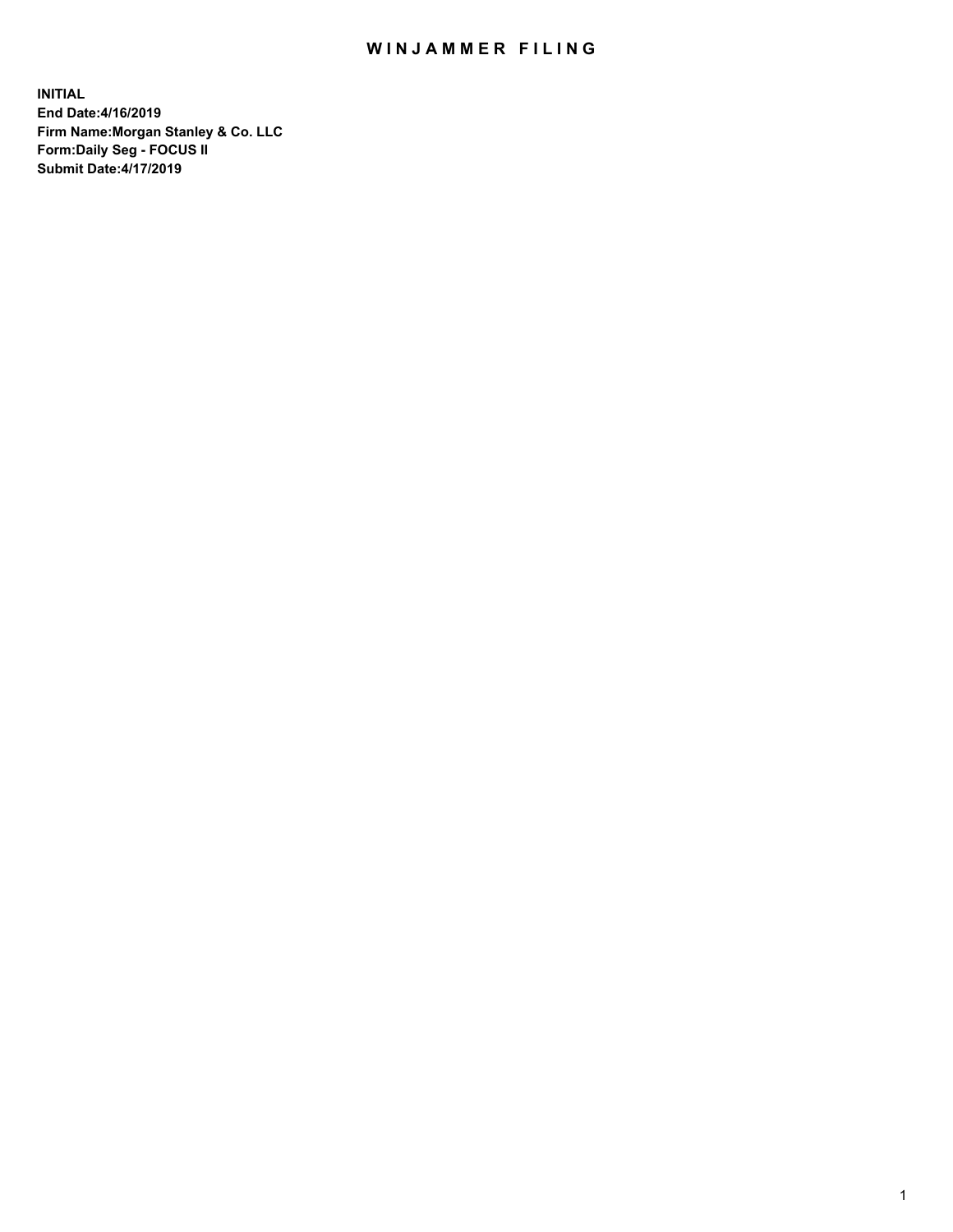**INITIAL End Date:4/16/2019 Firm Name:Morgan Stanley & Co. LLC Form:Daily Seg - FOCUS II Submit Date:4/17/2019 Daily Segregation - Cover Page**

| Name of Company                                                                                                                                                                                                                                                                                                               | Morgan Stanley & Co. LLC                                    |
|-------------------------------------------------------------------------------------------------------------------------------------------------------------------------------------------------------------------------------------------------------------------------------------------------------------------------------|-------------------------------------------------------------|
| <b>Contact Name</b>                                                                                                                                                                                                                                                                                                           | <b>Ikram Shah</b>                                           |
| <b>Contact Phone Number</b>                                                                                                                                                                                                                                                                                                   | 212-276-0963                                                |
| <b>Contact Email Address</b>                                                                                                                                                                                                                                                                                                  | Ikram.shah@morganstanley.com                                |
| FCM's Customer Segregated Funds Residual Interest Target (choose one):<br>a. Minimum dollar amount: ; or<br>b. Minimum percentage of customer segregated funds required:% ; or<br>c. Dollar amount range between: and; or<br>d. Percentage range of customer segregated funds required between:% and%.                        | 235,000,000<br><u>0</u><br><u>00</u><br>0 <sup>0</sup>      |
| FCM's Customer Secured Amount Funds Residual Interest Target (choose one):<br>a. Minimum dollar amount: ; or<br>b. Minimum percentage of customer secured funds required:%; or<br>c. Dollar amount range between: and; or<br>d. Percentage range of customer secured funds required between:% and%.                           | 140,000,000<br><u>0</u><br>0 <sub>0</sub><br>0 <sub>0</sub> |
| FCM's Cleared Swaps Customer Collateral Residual Interest Target (choose one):<br>a. Minimum dollar amount: ; or<br>b. Minimum percentage of cleared swaps customer collateral required:%; or<br>c. Dollar amount range between: and; or<br>d. Percentage range of cleared swaps customer collateral required between:% and%. | 92,000,000<br><u>0</u><br>0 Q<br>00                         |

Attach supporting documents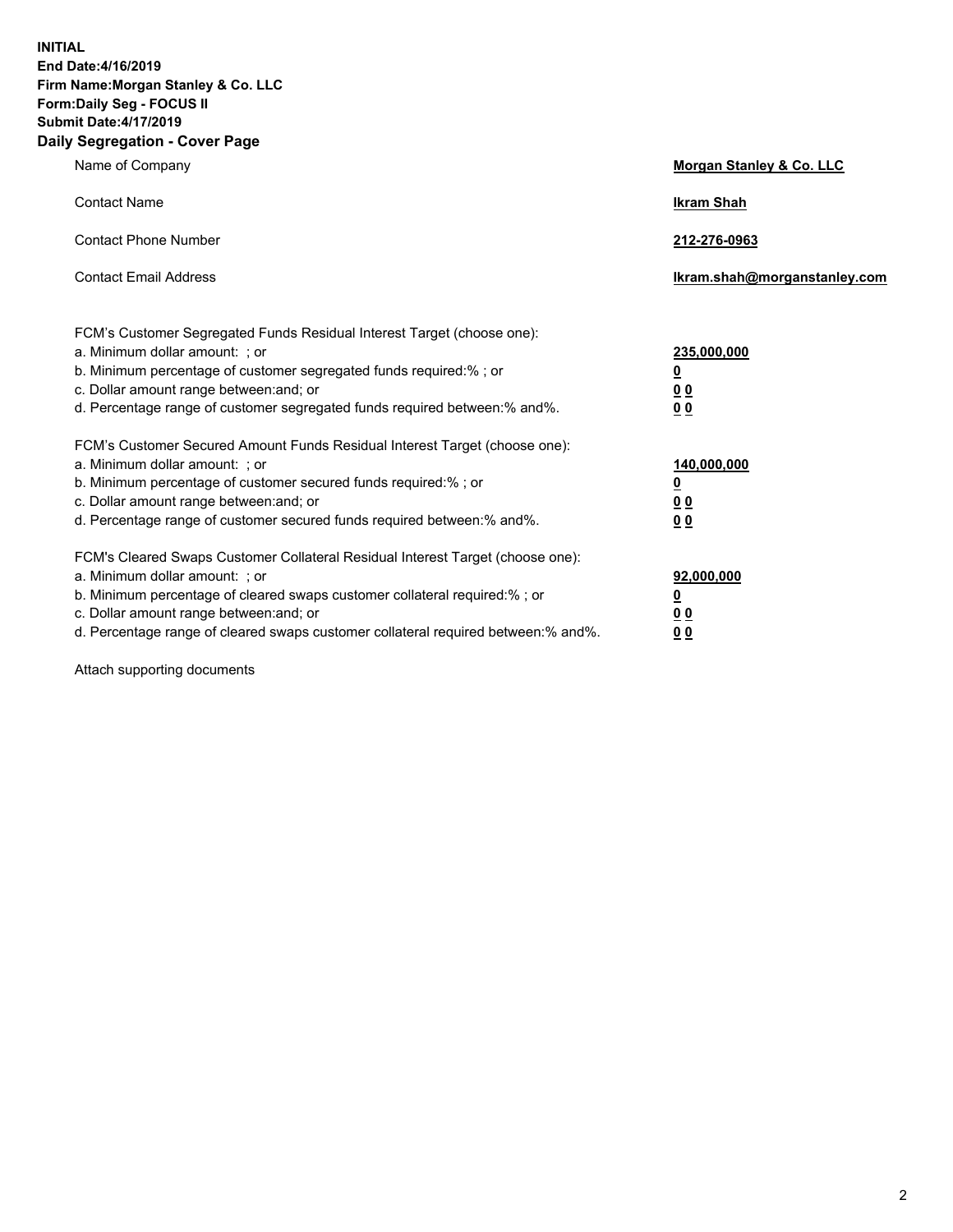## **INITIAL End Date:4/16/2019 Firm Name:Morgan Stanley & Co. LLC Form:Daily Seg - FOCUS II Submit Date:4/17/2019 Daily Segregation - Secured Amounts** Foreign Futures and Foreign Options Secured Amounts Amount required to be set aside pursuant to law, rule or regulation of a foreign government or a rule of a self-regulatory organization authorized thereunder 1. Net ledger balance - Foreign Futures and Foreign Option Trading - All Customers A. Cash **2,918,216,656** [7315] B. Securities (at market) **2,085,720,089** [7317] 2. Net unrealized profit (loss) in open futures contracts traded on a foreign board of trade **476,781,813** [7325] 3. Exchange traded options a. Market value of open option contracts purchased on a foreign board of trade **15,367,461** [7335] b. Market value of open contracts granted (sold) on a foreign board of trade **-9,832,715** [7337] 4. Net equity (deficit) (add lines 1. 2. and 3.) **5,486,253,304** [7345] 5. Account liquidating to a deficit and account with a debit balances - gross amount **15,947,293** [7351] Less: amount offset by customer owned securities **-14,397,175** [7352] **1,550,118** 6. Amount required to be set aside as the secured amount - Net Liquidating Equity Method (add lines 4 and 5) 7. Greater of amount required to be set aside pursuant to foreign jurisdiction (above) or line 6. FUNDS DEPOSITED IN SEPARATE REGULATION 30.7 ACCOUNTS 1. Cash in banks A. Banks located in the United States **366,566,041** [7500]

- B. Other banks qualified under Regulation 30.7 **683,359,481** [7520] **1,049,925,522**
- 2. Securities
	- A. In safekeeping with banks located in the United States **161,244,592** [7540]
	- B. In safekeeping with other banks qualified under Regulation 30.7 **0** [7560] **161,244,592** [7570]
- 3. Equities with registered futures commission merchants
	-
	- B. Securities **0** [7590]
	- C. Unrealized gain (loss) on open futures contracts **-134,304** [7600]
	- D. Value of long option contracts **0** [7610]
- E. Value of short option contracts **0** [7615] **7,126,215** [7620]
- 4. Amounts held by clearing organizations of foreign boards of trade
	- A. Cash **0** [7640]
	- B. Securities **0** [7650]
	- C. Amount due to (from) clearing organization daily variation **0** [7660]
	- D. Value of long option contracts **0** [7670]
	- E. Value of short option contracts **0** [7675] **0** [7680]
- 5. Amounts held by members of foreign boards of trade
	-
	-
	- C. Unrealized gain (loss) on open futures contracts **476,916,117** [7720]
	- D. Value of long option contracts **15,367,461** [7730]
	- E. Value of short option contracts **-9,832,715** [7735] **4,460,872,130**
- 6. Amounts with other depositories designated by a foreign board of trade **0** [7760]
- 7. Segregated funds on hand **0** [7765]
- 8. Total funds in separate section 30.7 accounts **5,679,168,459** [7770]
- 9. Excess (deficiency) Set Aside for Secured Amount (subtract line 7 Secured Statement Page 1 from Line 8)
- 10. Management Target Amount for Excess funds in separate section 30.7 accounts **140,000,000** [7780]
- 11. Excess (deficiency) funds in separate 30.7 accounts over (under) Management Target **51,365,037** [7785]

**0** [7305]

[7354] **5,487,803,422** [7355]

**5,487,803,422** [7360]

[7530]

A. Cash **7,260,519** [7580]

 A. Cash **2,053,945,770** [7700] B. Securities **1,924,475,497** [7710] [7740] **191,365,037** [7380]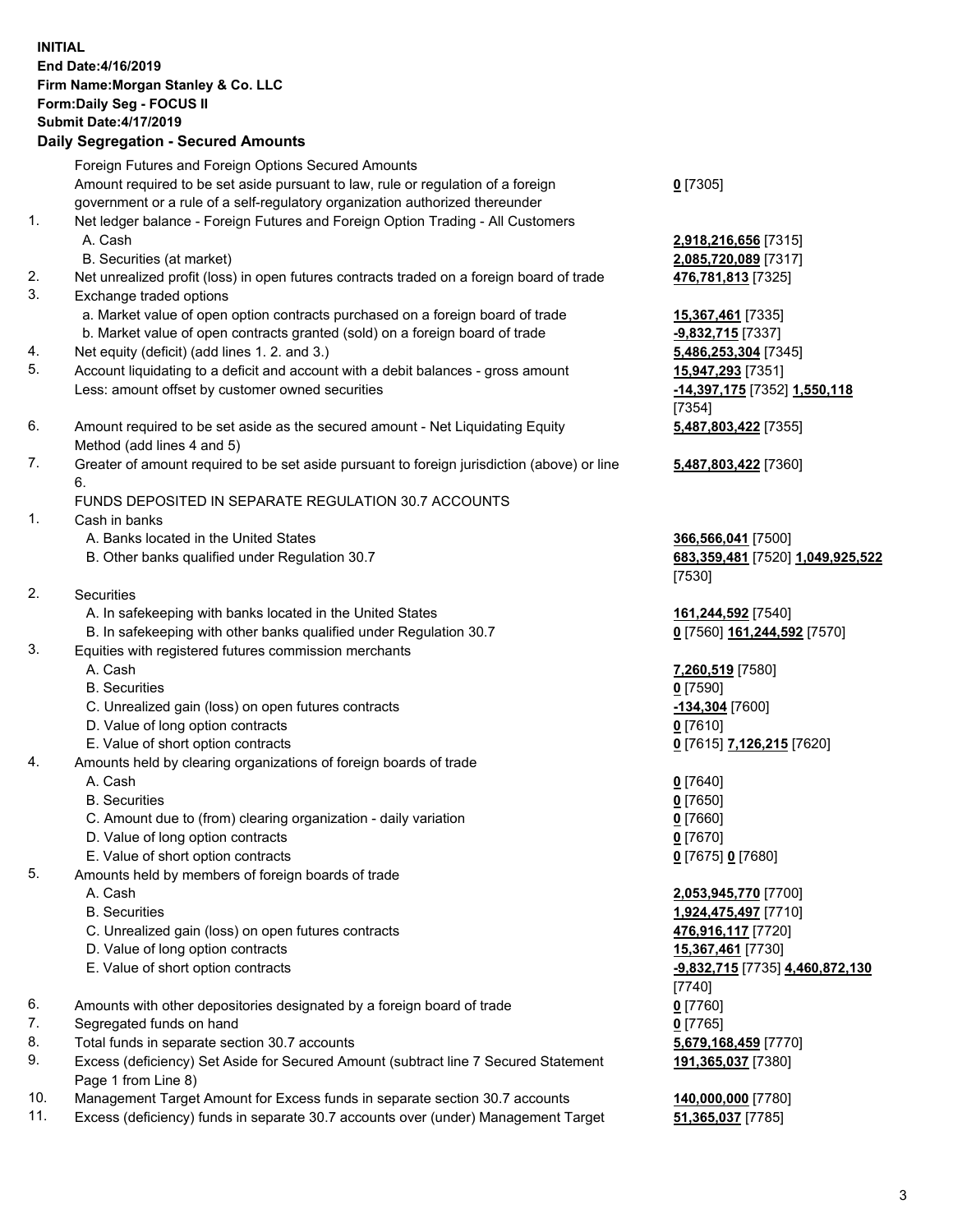**INITIAL End Date:4/16/2019 Firm Name:Morgan Stanley & Co. LLC Form:Daily Seg - FOCUS II Submit Date:4/17/2019 Daily Segregation - Segregation Statement** SEGREGATION REQUIREMENTS(Section 4d(2) of the CEAct) 1. Net ledger balance A. Cash **8,044,201,728** [7010] B. Securities (at market) **6,245,407,404** [7020] 2. Net unrealized profit (loss) in open futures contracts traded on a contract market **1,913,147,619** [7030] 3. Exchange traded options A. Add market value of open option contracts purchased on a contract market **244,858,041** [7032] B. Deduct market value of open option contracts granted (sold) on a contract market **-236,134,728** [7033] 4. Net equity (deficit) (add lines 1, 2 and 3) **16,211,480,064** [7040] 5. Accounts liquidating to a deficit and accounts with debit balances - gross amount **377,593,150** [7045] Less: amount offset by customer securities **-376,634,333** [7047] **958,817** [7050] 6. Amount required to be segregated (add lines 4 and 5) **16,212,438,881** [7060] FUNDS IN SEGREGATED ACCOUNTS 7. Deposited in segregated funds bank accounts A. Cash **4,173,331,297** [7070] B. Securities representing investments of customers' funds (at market) **0** [7080] C. Securities held for particular customers or option customers in lieu of cash (at market) **570,597,676** [7090] 8. Margins on deposit with derivatives clearing organizations of contract markets A. Cash **6,057,879,958** [7100] B. Securities representing investments of customers' funds (at market) **0** [7110] C. Securities held for particular customers or option customers in lieu of cash (at market) **5,674,809,728** [7120] 9. Net settlement from (to) derivatives clearing organizations of contract markets **1,737,815** [7130] 10. Exchange traded options A. Value of open long option contracts **244,858,041** [7132] B. Value of open short option contracts **-236,134,728** [7133] 11. Net equities with other FCMs A. Net liquidating equity **11,477,226** [7140] B. Securities representing investments of customers' funds (at market) **0** [7160] C. Securities held for particular customers or option customers in lieu of cash (at market) **0** [7170] 12. Segregated funds on hand **0** [7150] 13. Total amount in segregation (add lines 7 through 12) **16,498,557,013** [7180] 14. Excess (deficiency) funds in segregation (subtract line 6 from line 13) **286,118,132** [7190] 15. Management Target Amount for Excess funds in segregation **235,000,000** [7194] **51,118,132** [7198]

16. Excess (deficiency) funds in segregation over (under) Management Target Amount Excess